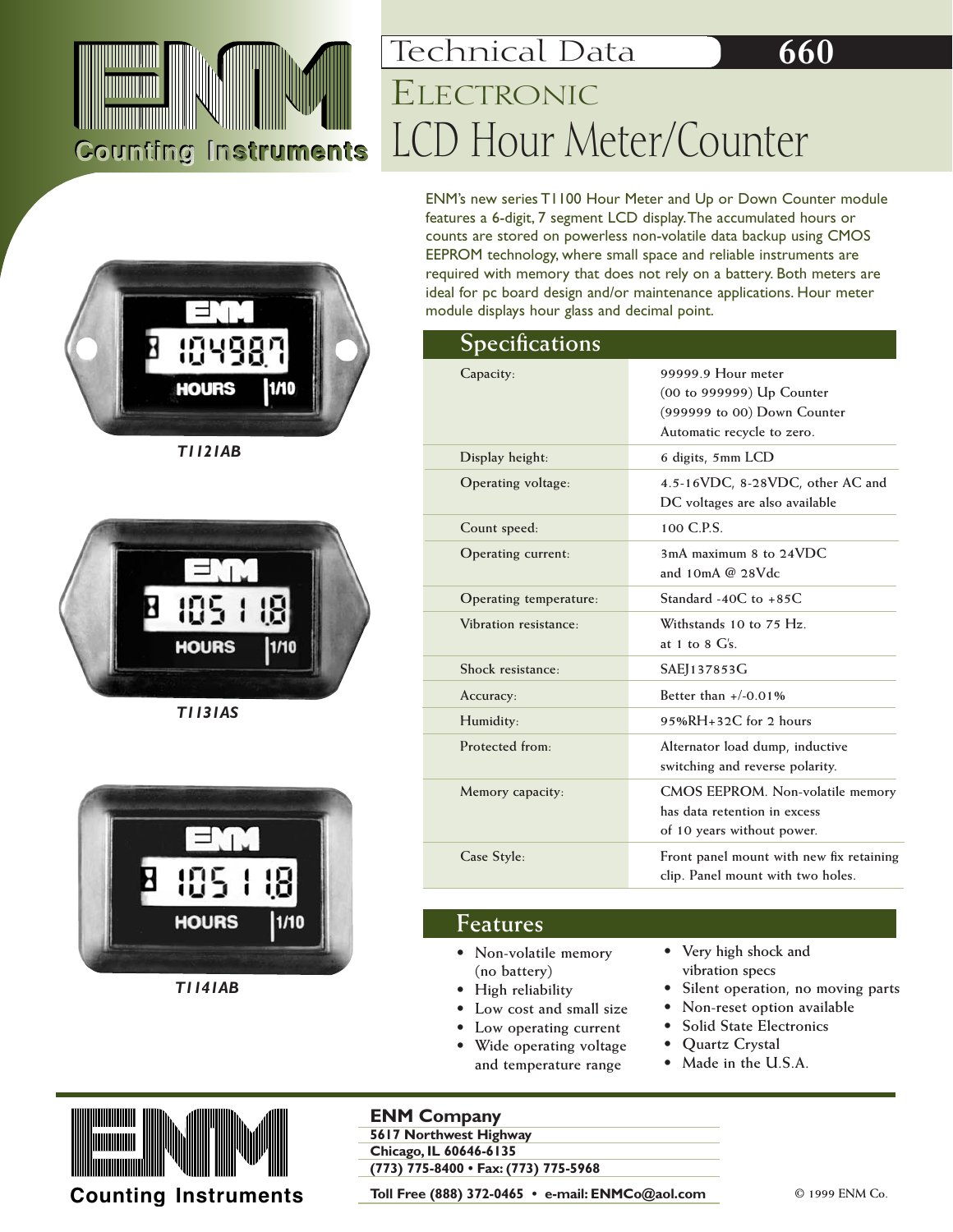

# SERIES T1100/C1100<br>Dimensional Data 660

### Dimensional Data



ENM Company products are warranted to the consumer to be free from defects in material and workmanship for a period of 1 year. All ENM products which fall within the warranty period due to defects in material or workmanship will be repaired or replaced, at ENM's option, without charge to the consumer when returned with proof of purchase to any authorized ENM dealer in the United States, transportation charges prepaid, provided there is no evidence of improper installation, tampering, or other abuse. All implied warranties, including any implied warranty of merchantability or fitness for a particular purpose, shall be limited in duration to the express warranty period specified above.

ENM disclaims any liability for consequential damages due to breach of any written or implied warranty on its products.



#### **ENM Company**

**5617 Northwest Highway Chicago, IL 60646-6135 (773) 775-8400 • Fax: (773) 775-5968**